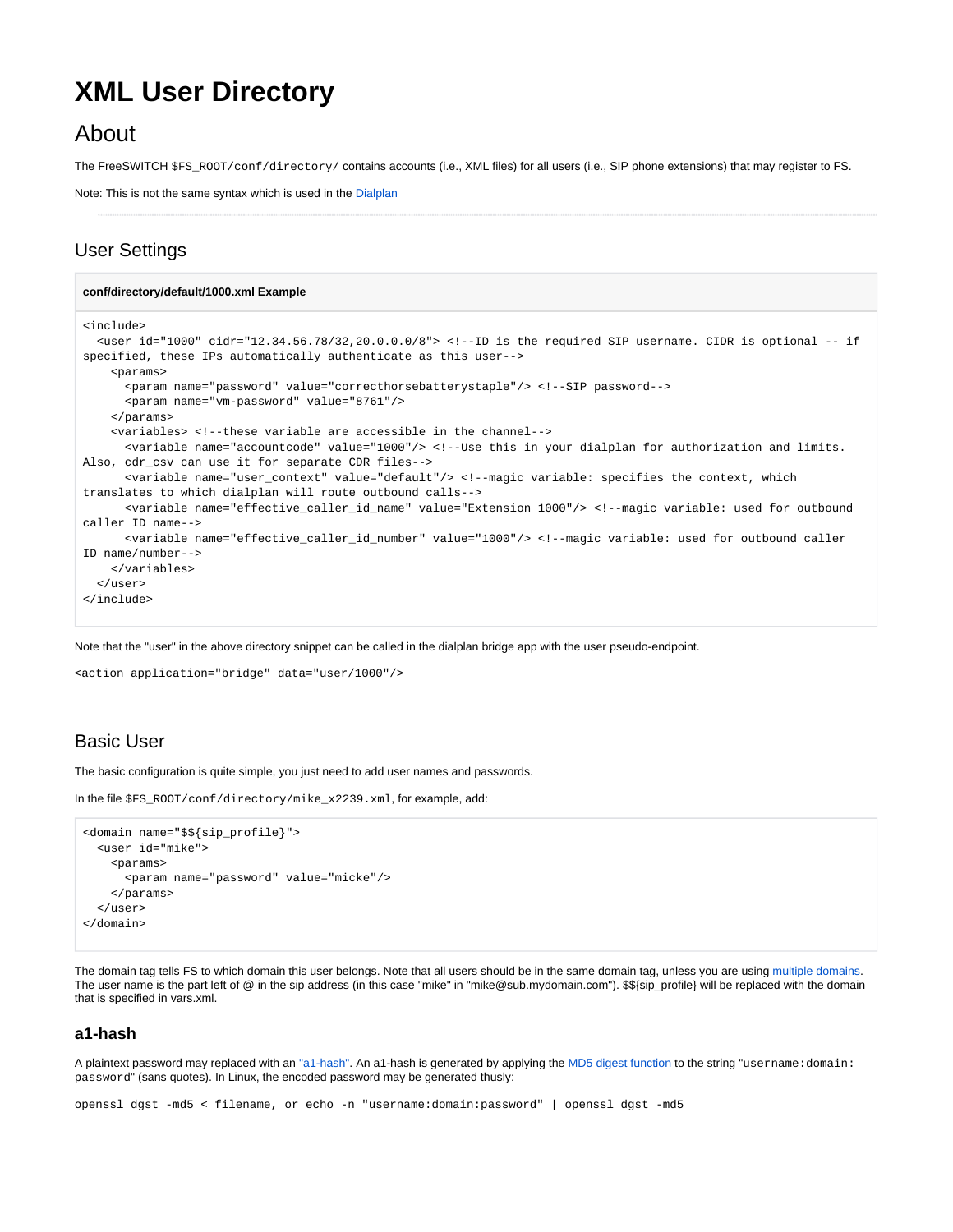```
conf/directory/mike_x2239.xml
```

```
<domain name="$${sip_profile}">
  <user id="mike">
    <params>
      <param name="a1-hash" value="c6440e5de50b403206989679159de89a"/>
    </params>
  </user>
</domain>
```
#### **Reverse Authentication**

Some endpoints require authentication for certain types of requests (ex. SIP NOTIFY for resync). You can specify the credentials used for this digest authentication.

#### **conf/directory/default/jim\_ra.xml**

```
<domain name="$${sip_profile}">
  <user id="jim">
    <params>
       <param name="reverse-auth-user" value="jim" />
       <param name="reverse-auth-pass" value="foo123" />
    </params>
  </user>
</domain>
```
## **VCards**

You can also add support for vcards if you are using mod\_dingaling. Then you add information in the following format: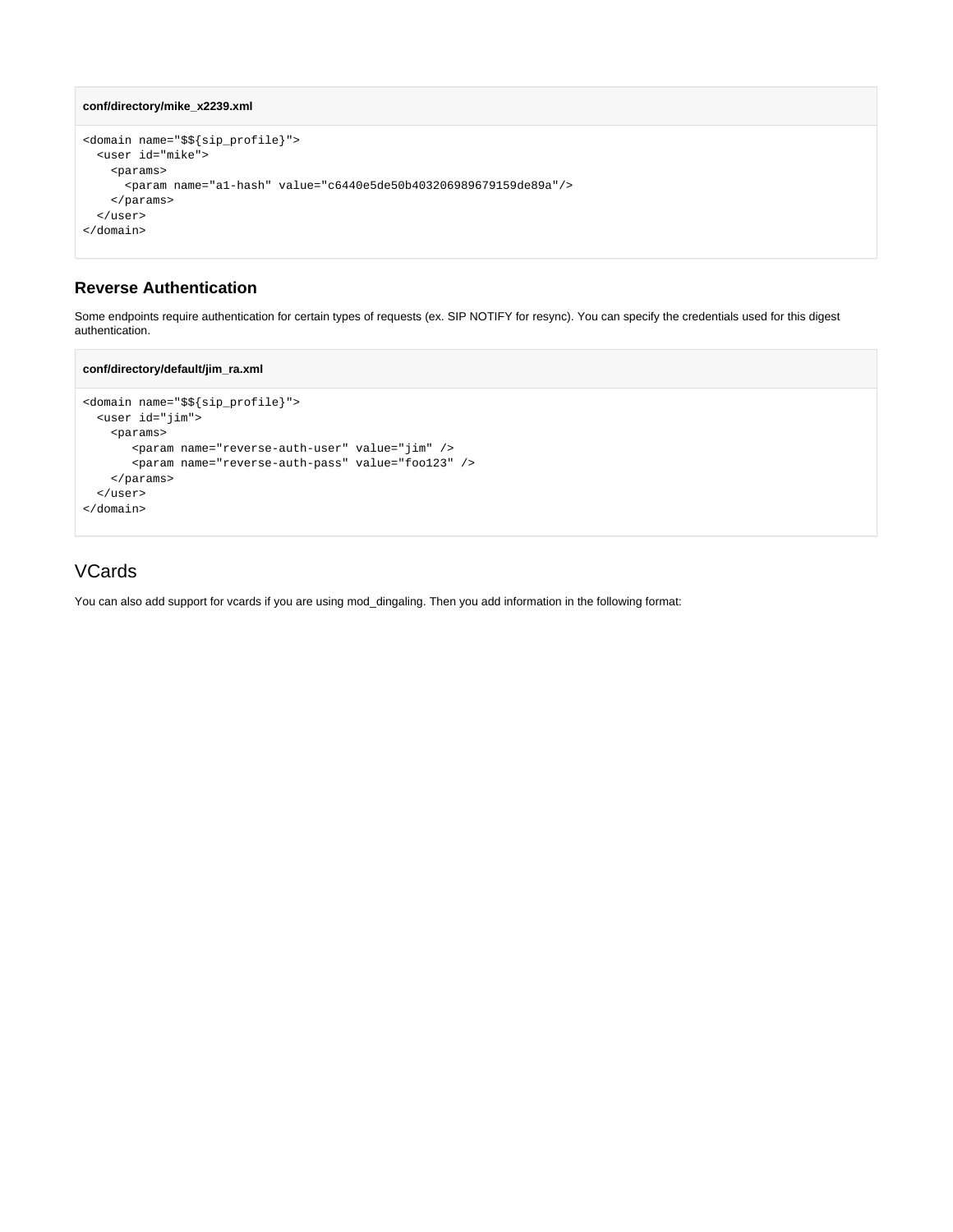#### **conf/directory/default/peters\_dingaling.xml**

```
<domain name="$${sip_profile}">
   <user id="peter">
     <params>
      <param name="password" value="thepassword"/>
     </params>
     <!-- This is only for mod_dingaling so it can deliver vcards in component mode-->
     <vcard xmlns='vcard-temp'>
       <FN>Peter Saint-Andre</FN>
      \langle N \rangle <FAMILY>Saint-Andre</FAMILY>
         <GIVEN>Peter</GIVEN>
        <MIDDLE/>\langle /N> <NICKNAME>stpeter</NICKNAME>
       <URL>http://www.jabber.org/people/stpeter.php</URL>
       <BDAY>1966-08-06</BDAY>
       <ORG>
         <ORGNAME>Jabber Software Foundation</ORGNAME>
         <ORGUNIT>Jabber Software Foundation</ORGUNIT>
      </ORG>
       <TITLE>Executive Director</TITLE>
       <ROLE>Patron Saint</ROLE>
       <TEL><WORK/><VOICE/><NUMBER>303-308-3282</NUMBER></TEL>
       <TEL><WORK/><FAX/><NUMBER/></TEL>
       <TEL><WORK/><MSG/><NUMBER/></TEL>
       <ADR>
        <WORK / >
         <EXTADD>Suite 600</EXTADD>
         <STREET>1899 Wynkoop Street</STREET>
         <LOCALITY>Denver</LOCALITY>
         <REGION>CO</REGION>
         <PCODE>80202</PCODE>
         <CTRY>USA</CTRY>
      \epsilon/ADR> <TEL><HOME/><VOICE/><NUMBER>303-555-1212</NUMBER></TEL>
       <TEL><HOME/><FAX/><NUMBER/></TEL>
       <TEL><HOME/><MSG/><NUMBER/></TEL>
      <ADR <HOME/>
        <EXTADD/>
        \epsilonSTREET/> <LOCALITY>Denver</LOCALITY>
         <REGION>CO</REGION>
         <PCODE>80209</PCODE>
         <CTRY>USA</CTRY>
      </ADR>
      <EMAIL><INTERNET/><PREF/>>USERID>stpeter@jabber.org</USERID></EMAIL>
       <JABBERID>stpeter@jabber.org</JABBERID>
       <DESC>
         More information about me is located on my
         personal website: http://www.saint-andre.com/
       </DESC>
     </vcard>
  </user>
</domain>
```
### Groups

A group is a logical collection of users that FreeSWITCH can use to bridge calls in a serial or parallel fashion, depending on the arguments to the [group call](https://freeswitch.org/confluence/display/FREESWITCH/mod_dptools:+bridge#mod_dptools:bridge-4.3group) application. Using groups is optional -- you can put your users straight into the domain section if you desire.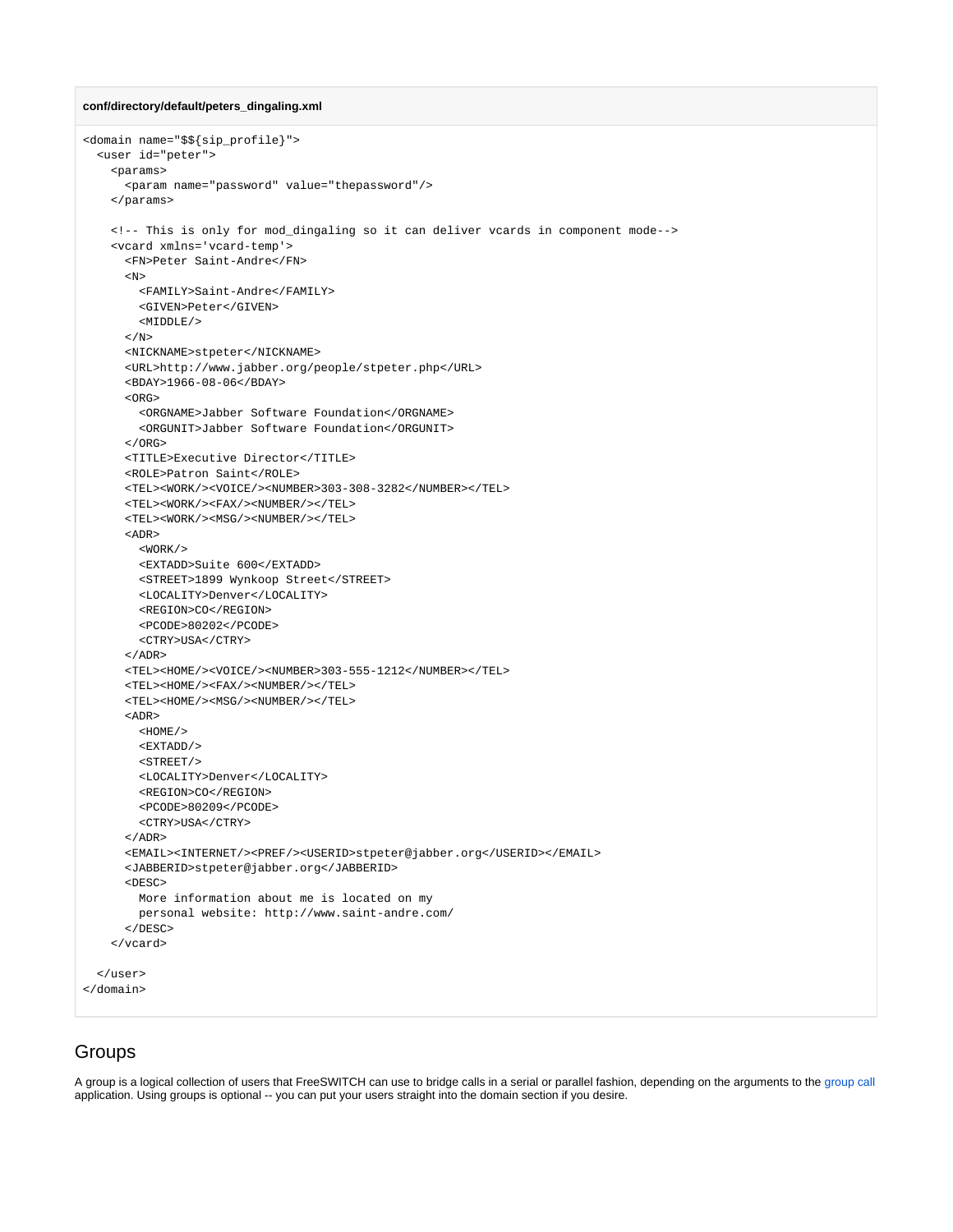This is specially useful if you use [mod\\_xml\\_curl](https://freeswitch.org/confluence/display/FREESWITCH/mod_xml_curl) to provide the user directory to FreeSWITCH and want to group some users in a logical structure. The following group '200' gathers four users. Note the "dial-string" param, which is used to bridge the calls to those users. Users 1000 and 1001 will use the default "dial-string" while user 2014 uses a loopback channel so FreeSWITCH can actually query the dialplan to figure out how to reach that user (this also works for external numbers through OpenZAP and gateways):

The type="pointer" permits the same user to appear in multiple groups. It basically means to keep searching for the user in the directory.

```
<!-- Note: this example starts at the root of the FreeSWITCH XML tree -->
<document type="freeswitch/xml">
 <section name="directory">
   <domain name="sip.example.com">
      <users>
        <user id="1000">
          <params>
            <param name="dial-string" value="{presence_id=${dialed_user}@${dialed_domain}}${sofia_contact
(${dialed_user}@${dialed_domain})}"/>
         \langle/params>
          <variables>
            <variable name="user_context" value="default"/>
          </variables>
        </user>
        <user id="1001">
          <params>
            <param name="dial-string" value="{presence_id=${dialed_user}@${dialed_domain}}${sofia_contact
(${dialed_user}@${dialed_domain})}"/>
          </params>
          <variables>
            <variable name="user_context" value="default"/>
          </variables>
       \langleluser>
      </users>
      <groups>
        <group name="200">
          <users>
            <user id="2014">
              <params>
                <param name="dial-string" value="loopback/2014/default/XML"/>
              </params>
              <variables>
                <variable name="user_context" value="default"/>
              </variables>
            </user>
            <user id="1000" type="pointer"/>
            <user id="1001" type="pointer"/>
          </users>
        </group>
      </groups>
    </domain>
 </section>
</document>
```
The dialplan for the above group can be defined like this:

```
 <extension name="Group 200">
  <condition field="destination_number" expression="200">
    <action application="set" data="hangup_after_bridge=true"/>
     <action application="set" data="continue_on_fail=true"/>
    <action application="set" data="originate_continue_on_timeout=true"/>
     <action application="set" data="call_timeout=15"/>
     <action application="bridge" data="${group_call(200@${domain_name}+F)}"/>
     <action application="transfer" data="200 XML default"/>
     <action application="hangup"/>
   </condition>
 </extension>
```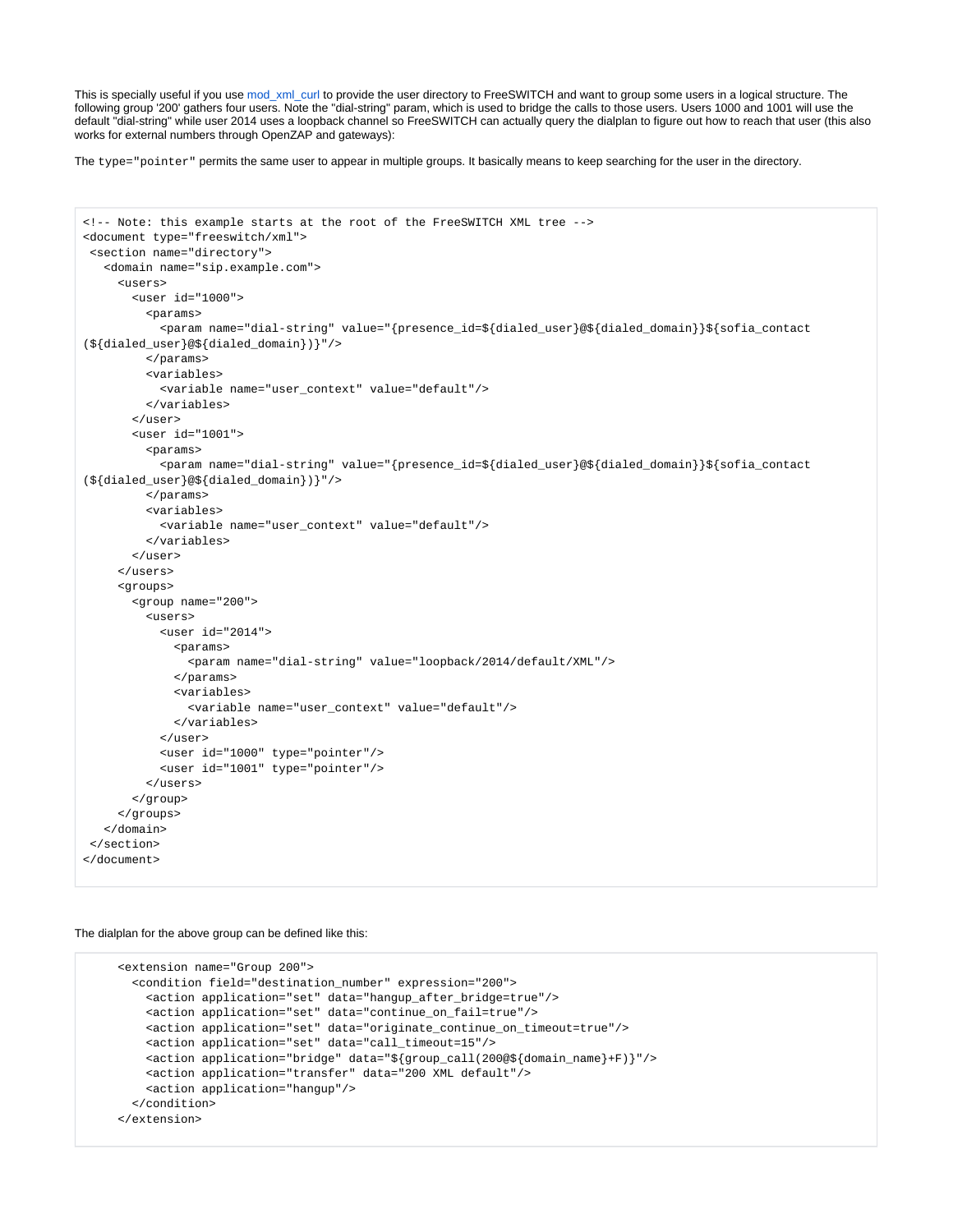The extension 200 will ring all the users defined in the user directory for group 200 in a serial fashion (specified by the +F argument, if you want to ring all the users at once use the +A argument) for 15 seconds, then it will transfer the call to the same group again so the call will ring the group infinitely.

To explain the variables set prior to the bridge:

- The hangup\_after\_bridge is set to true for this effect: if the bridge is successfully answered and the B-leg later hangs up, the A-leg will also be hung up.
- The continue\_on\_fail is set to true for this: if the bridge fails, dialplan execution will continue and the transfer will be executed.
- The originate continue on timeout is set to true for this: if the bridge's dial string specifies several destinations separated by the "|" (this is for failover), the bridge will time out on an unanswered destination and will attempt the next specified destination. Without originate\_continue\_on\_timeout set to true, the bridge will time out on the first destination it tries and the bridge itself will fail. (In the example above, the bridge string is generated by group call with the +F option; this specifies a dial string with all the group's destinations separated by "|". So originate\_continue\_on\_timeout needs to be set to true for serial calling behavior.)
- The call\_timeout is set so that the bridge attempt to a destination that goes unanswered will time out. NOTE: If the destination sends early media, the bridge will be answered (pre-answered) and will NOT time out! To time out a bridge attempt to a destination sending early media, set ignore early media to true.

The dialplan for user 2014, which in this example happens to be terminated through a gateway defined via [mod\\_lcr,](https://wiki.freeswitch.org/wiki/Mod_lcr) can be defined like this:

```
 <extension name="Extension 2014">
  <condition field="destination_number" expression="2014">
     <action application="lcr" data="2014"/>
    <action application="set" data="dialed_ext=${lcr_auto_route}"/>
    <action application="export" data="dialed_ext=${lcr_auto_route}"/>
    <action application="set" data="hangup_after_bridge=true"/>
    <action application="set" data="call_timeout=120"/>
    <action application="bridge" data="${lcr_auto_route}"/>
    <action application="hangup"/>
   </condition>
 </extension>
```
#### Alphanumeric to Numeric User Mapping

Say you want a user's id to be alphanumeric (like an email username), such as johnsmith@pbx.example.com These users have alphanumeric usernames in their sip phone config, but you want to map them from their sip username to a numeric extension, and vice versa.

As of version 1.0.4, FreeSWITCH makes this trivial to accomplish. A user's ID can be any alphanumeric string, and this can be simply tied to an extension number using the 'number-alias' property. This property creates an aliased directory entry that points to the alphanumeric user entry.

Be sure to edit your dialplan/default.xml file to include not only the user id (johnsmith in our example), but also the number-alias (1001). Keep in mind that user IDs are case sensitive.

When using this attribute, you must be careful not to create a directory collision by having another user whose ID is the same as another user's Δ alias

#### Here is an example from the user directory:

#### **number-alias Example**

```
 <user id="johnsmith" number-alias="1001">
 \leq -- Insert the usual user configuration variables and params here,
        including user password, voicemail password, caller ID info, etc -->
   <variables>
     <variable name="mailbox" value="1001"/>
      <variable name="effective_caller_id_name" value="1001"/>
      <variable name="effective_caller_id_number" value="1001"/>
      <variable name="voicemail_alternate_greet_id" value="1001"/>
   </variables>
 </user>
```
So when a user dials extension number 1001, your dialplan can use the 'user\_data' function to look up the ID attribute associated with that number alias. In the default dialplan, the 'Local Extension' section can be made to work with a small change to the 'bridge' line:

<action application="bridge" data="user/\${user\_data(\${destination\_number}@\${domain\_name} attr id)}"/>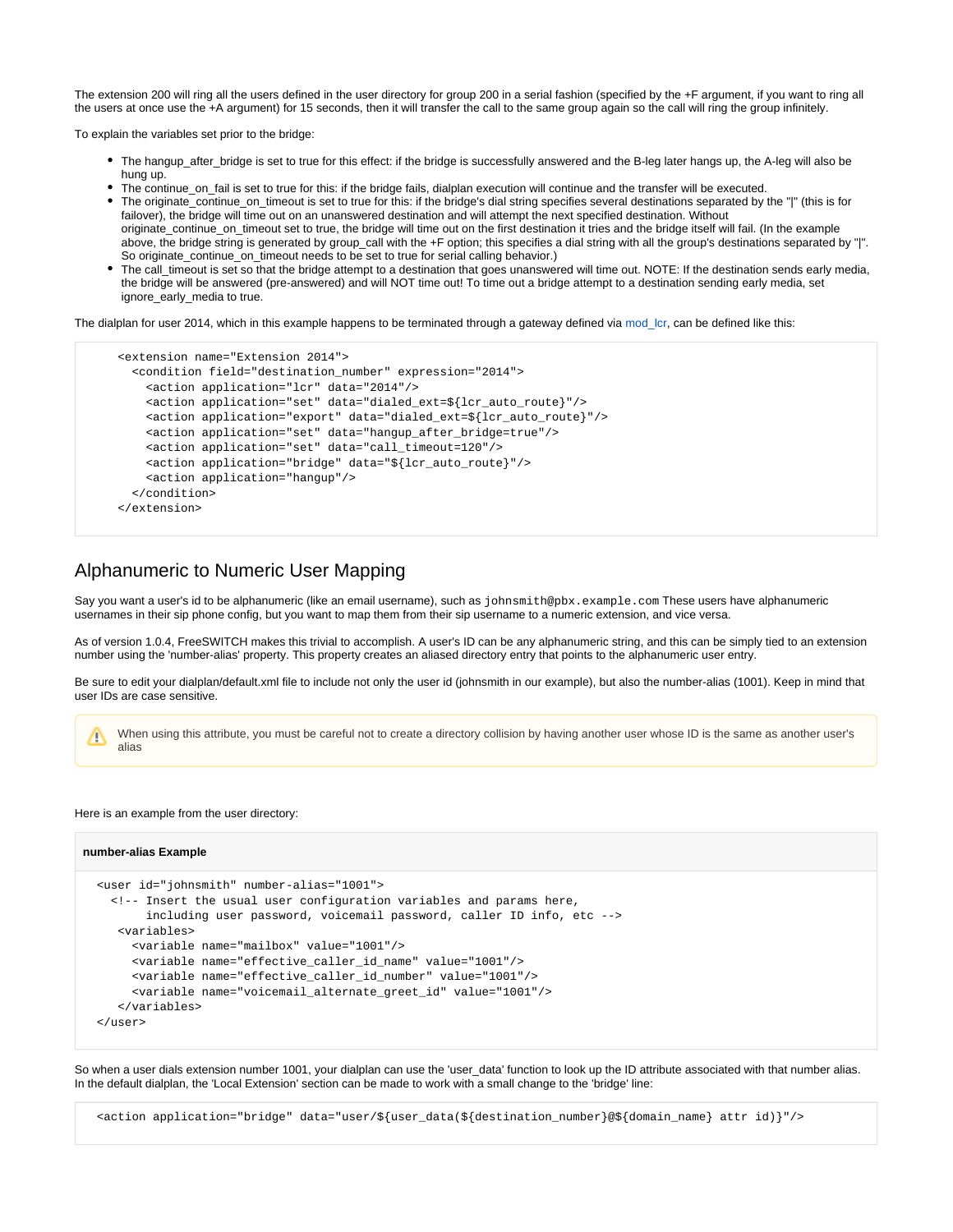Using this user\_data function in combination with mod\_xml\_curl will generate an additional request each time the user\_data function is called. Note that it is already called once in the Local Extension section of the default vanilla dialplan to determine the callgroup. **Beware of the performance implications of this with high-volume systems**.

# More Complex Examples

Each <user> can also have it's own variables and gateways with their own special configurations.

### User-Specific Gateways

Λ

```
<user id="user1">
   <params>
     <param name="password" value="1"/>
  </params>
   <variables>
     <variable name="register-gateway" value="user1out"/>
   </variables>
   <gateways>
     <gateway name="user1out">
       <param name="username" value="4347382173"/>
       <param name="password" value="1"/>
       <param name="proxy" value="sip.example.com"/>
       <param name="register" value="false"/>
     </gateway>
   </gateways>
</user>
```
The <register-gateway> variable can be set to the name of a specific gateway, a comma delimited list of multiple gateways, or "all". Setting it to one or more gateways will register the named gateway(s) when the <user> registers with FreeSWITCH.(whether they're in this user's <gateways> or some other user's <gateways> or anywhere). Setting the variable to "all" will register all of the particular user's gateways.

### Group Call with Answer Confirmation

The following example makes the user reachable at multiple phone numbers in SIP and PSTN networks. A call to a mobile phone may usually be answered with a message that a mobile user is unreachable, or end up in a voicemail. In order to avoid such situations, group\_confirm\_key is used to request the user to press "1" for call confirmation.

Loopback endpoint duplicates all channel variables, so if group\_confirm\_key is set globally, the confirmation key would be asked twice. So it needs to be applied with [] to limit to one leg only. The loopback endpoint is used to route the call to a PSTN number, assuming that users in the default context are allowed to dial international numbers and they are routed to an appropriate gateway.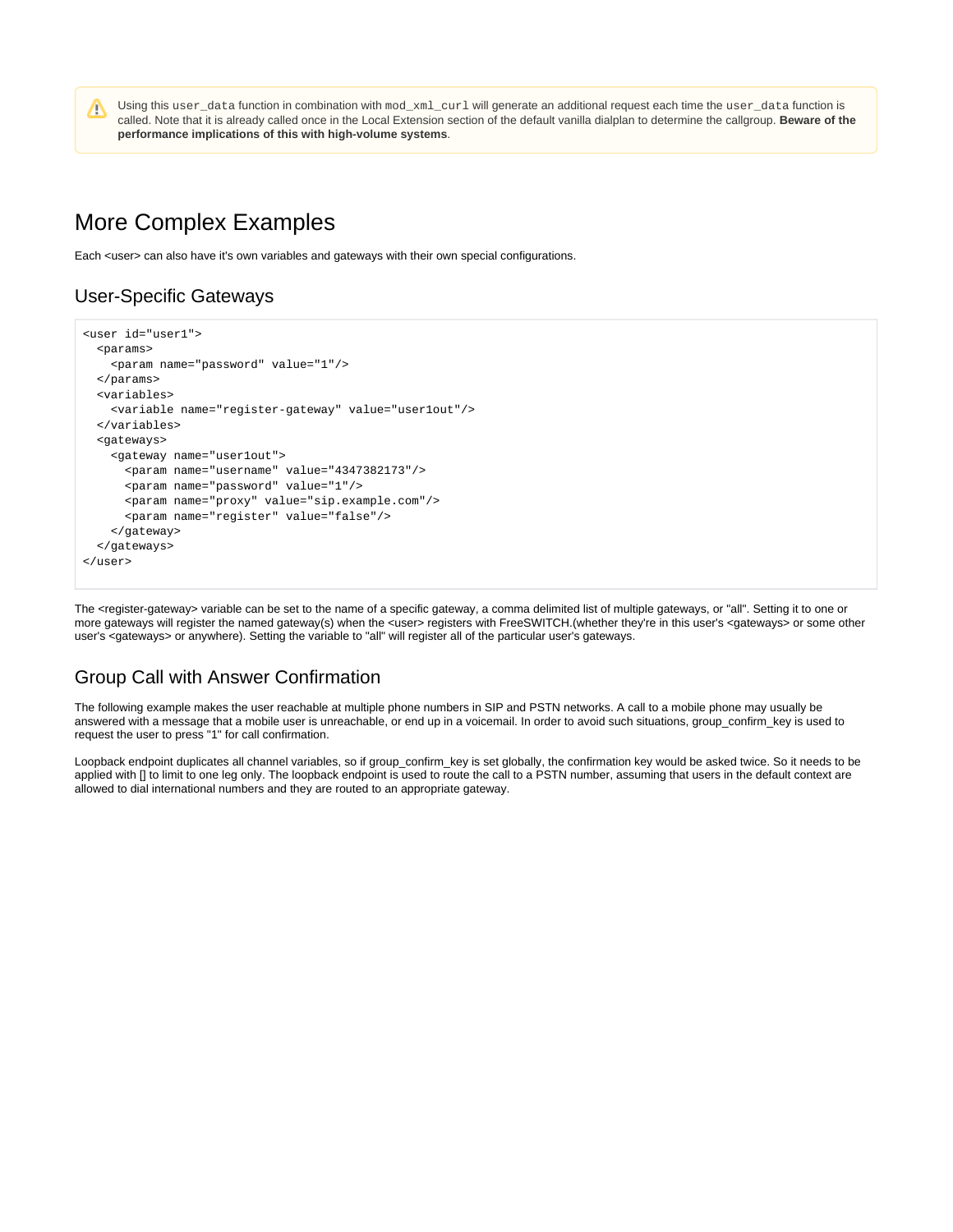```
<!-- dialplan/default.xml -->
   <extension name="global" continue="true">
     <condition>
        <action application="set" data="group_confirm_file=phrase:press_one_to_answer"/>
        <action application="set" data="group_confirm_read_timeout=1000"/>
      </condition>
   </extension>
   <extension name="dvop_groupcall">
      <condition field="destination_number" expression="^(71[1-9]0)$">
        <action application="answer"/>
        <action application="set" data="ringback=$${hold_music}"/> 
        <action application="set" data="call_timeout=60"/>
        <action application="set" data="hangup_after_bridge=true"/>
        <action application="bridge" data="${group_call(hunt_$1@${domain_name}+A)}"/>
      </condition>
    </extension>
 <!-- directory/default.xml -->
     <users>
       <user id="7012">
        <params>
           <param name="a1-hash" value="538db5a1dcf95cd9df62bf2ff0466c4b"/>
         </params>
         <variables>
          <variable name="user_context" value="default"/>
         </variables>
       </user>
      <user id="7017">
         <params>
           <param name="dial-string" value="[group_confirm_key=1]loopback/00491637743380/default"/>
         </params>
      </user>
     </users>
     <groups>
      <group name="hunt_7190">
         <users>
           <user id="7012" type="pointer"/>
           <user id="7017" type="pointer"/>
         </users>
      </group>
     </groups>
```
# Domains & Users Parameters

<params> and <variables> tags are valid inside <user>, <group> and <domain> tags.

Parameters and variables set on the domain will apply to all users in the domain, and parameters and variables set in a group will apply to all users in the group.

Priority will be given to identical parameters and variables in the following order: users, groups, domain.

#### Password

```
<param name="password" value="123456"/>
```
#### Do Not Allow Empty Passwords

If you do not include the above 'password' parameter, anybody can register as the user without using a password. It is always wise to include this parameter in the directory section in case a user does not set their password.

```
<param name="allow-empty-password" value="false"/>
```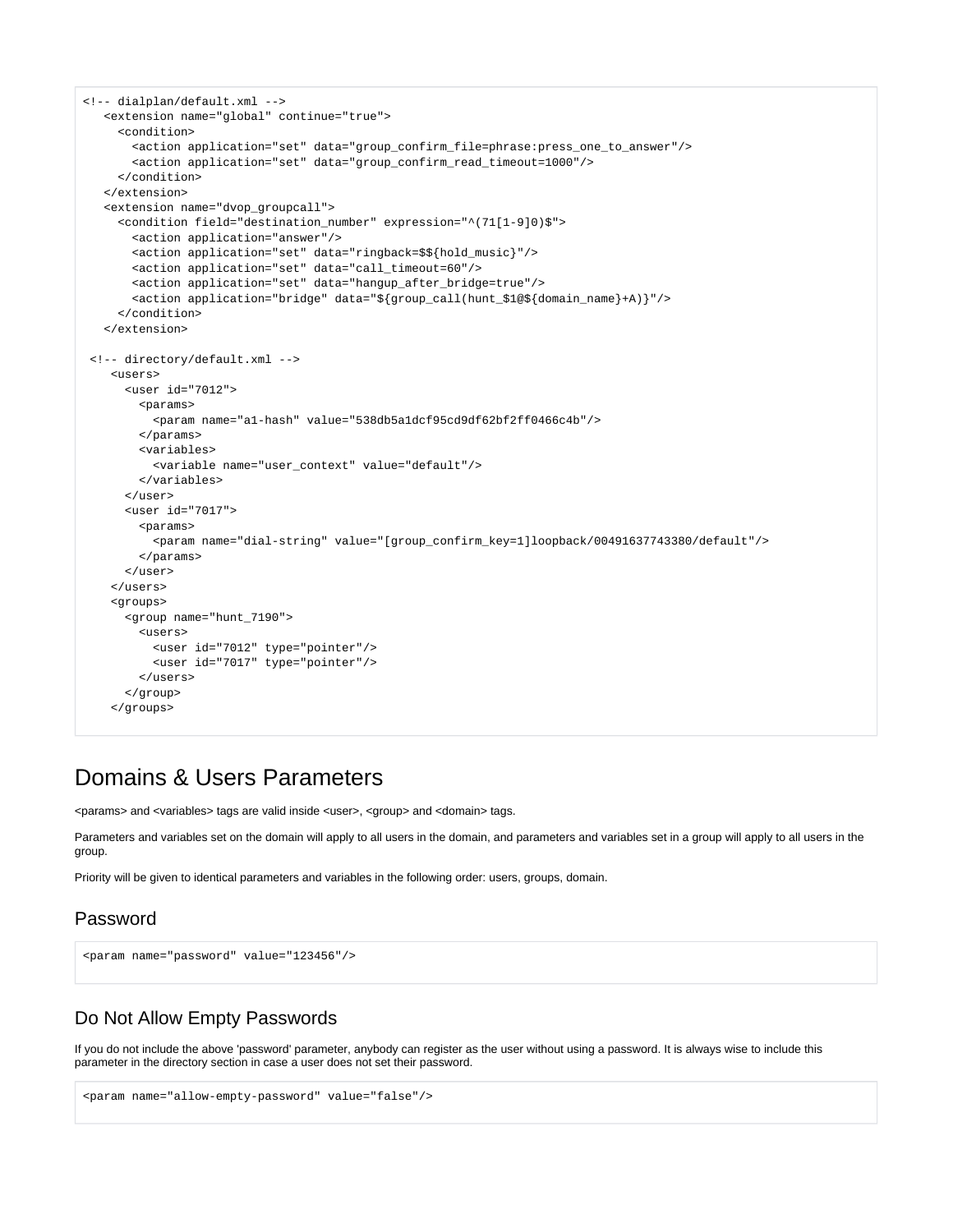### Prevent SIP registration

You can prevent a particular user from registering over SIP with the sip-forbid-register parameter:

```
<param name="sip-forbid-register" value="true"/>
```
# Dial String

The dial string MUST be defined and will control the behavior of the call when a user is dialed. The dial-string parameter is used by the [user/ endpoint](https://freeswitch.org/confluence/display/FREESWITCH/Endpoints).

Default value goes as follows:

<param name="dial-string" value="\${sofia\_contact(\${dialed\_user}@\${dialed\_domain})}"/>

#### **Channel Variables Useful for the Dial String**

- transfer\_fallback\_extension
- presence\_id

```
<param name="dial-string" value="{transfer_fallback_extension=${dialed_user}}${sofia_contact(${dialed_user}
@${dialed_domain})}"/>
```
#### **Include Pickup Endpoints**

```
<param name="dial-string" value="${sofia_contact(${dialed_user}@${dialed_domain})},pickup/${dialed_user}
@${dialed_domain}"/>
```
#### **Advanced Dial String**

• Sets presence and creates pickup endpoint

```
<param name="dial-string" value="{sip_invite_domain=${dialed_domain},presence_id=${dialed_user}
@${dialed_domain}}${sofia_contact(${dialed_user}@${dialed_domain})},pickup/${dialed_user}@${dialed_domain}"/>
```
# Variables

Any variables defined in the domain or user will be defined as channel variables when there is a call to that user or when there is a call initiated by that user. These variables can be read in the dialplan and can affect the handling of the call.

### Forcing a Particular User to a Particular Extension

In a PABX environment, an authenticated user can specify that they are at an arbitrary extension. This behavior can be restricted in two ways.

To force a user to use a specified extension, add

<variable name="sip-force-user" value="<extension>"/>

to that user's directory entry.

Alternatively, to check that users authenticate with the same username as that in their contact field for an entire profile, add

<variable name="inbound-reg-force-matching-username" value="true"/>

to that profile's definition.